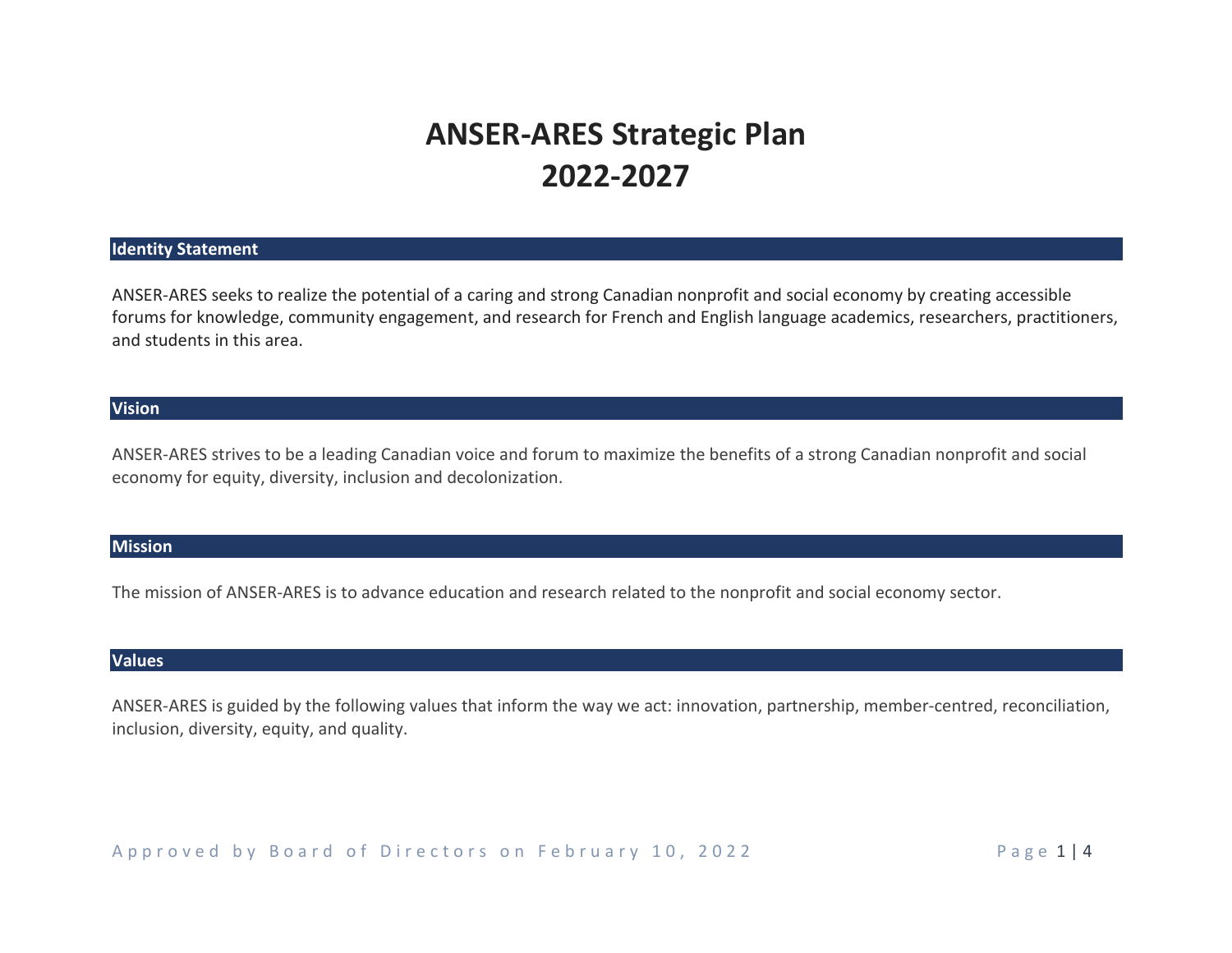### **Strategic Directions, Goals and Objectives**

| <b>Strategic Direction</b>                                                                               | Goal                                                                                                                                                                                                                       | <b>Objectives</b>                                                                                                                                                                                                                                                                                                                                                                                                                         |
|----------------------------------------------------------------------------------------------------------|----------------------------------------------------------------------------------------------------------------------------------------------------------------------------------------------------------------------------|-------------------------------------------------------------------------------------------------------------------------------------------------------------------------------------------------------------------------------------------------------------------------------------------------------------------------------------------------------------------------------------------------------------------------------------------|
| <b>Advance education</b><br>and research<br>related to the<br>nonprofit and<br>social economy<br>sector. | 1. Increase conference<br>attendance and improve<br>conference experience.                                                                                                                                                 | a) Hold an annual conference that features at least 60 papers or panels.<br>b) Innovate to improve the conference experience for all participants.<br>c) Undertake all work with DEI&D lens (see below).                                                                                                                                                                                                                                  |
|                                                                                                          | 2. Publish a high quality,<br>peer-reviewed journal.                                                                                                                                                                       | a) Ensure adequate funding for the Canadian Journal of Nonprofit and Social Economy<br>Research.<br>b) Maintain a solid working relationship with Journal's editors in chiefs.<br>c) Undertake all work with DEI&D lens (see below).                                                                                                                                                                                                      |
| <b>Strengthen the</b><br>association so that<br>it is better able to<br>fulfill its mission.             | 3. Establish regular and<br>ongoing communication with<br>existing members, potential<br>members, and allied<br>individuals, associations, and<br>organizations.                                                           | a) Communicate with the ANSER-ARES community on matters related to education<br>research, advocacy, or practice at least once per quarter.<br>b) Initiate an annual stakeholder survey in fall 2022.                                                                                                                                                                                                                                      |
|                                                                                                          | 4. Secure SSHRC or other<br>funding sufficient to sustain<br>the association.                                                                                                                                              | a) Identify potential funders for the association by fall 2022.<br>b) Submit proposal(s) to funder(s) as opportunities arise.                                                                                                                                                                                                                                                                                                             |
|                                                                                                          | 5. Continuously level up and<br>embed Diversity, Equity,<br>Inclusion and Decolonization<br>principles <sup>1</sup> in all ANSER-ARES<br>structures, core operations,<br>processes, policies, practices<br>and mechanisms. | a) Leadership (Board)<br>i. The board adopts a statement of commitment to DEI&D, publishes it on the<br>website and shares it with members by fall 2022.<br>ii. All members of the board are trained on DEI&D and advocate for DEI&D. Establish<br>an annual training session for the board by early 2023.<br>Develop and implement a system to collect, analyze, and report on demographic<br>iii.<br>and geographic data by early 2023. |

<sup>1</sup> Accessibility, Diversity, Decolonization, Equity, Inherent Human Dignity, Inclusion and Inclusive Excellence. DEI&D strategic plan and the charter on Equity, Diversity, Inclusion and Decolonization in Social Sciences and Humanities.

Approved by Board of Directors on February 10, 2022 Page 2|4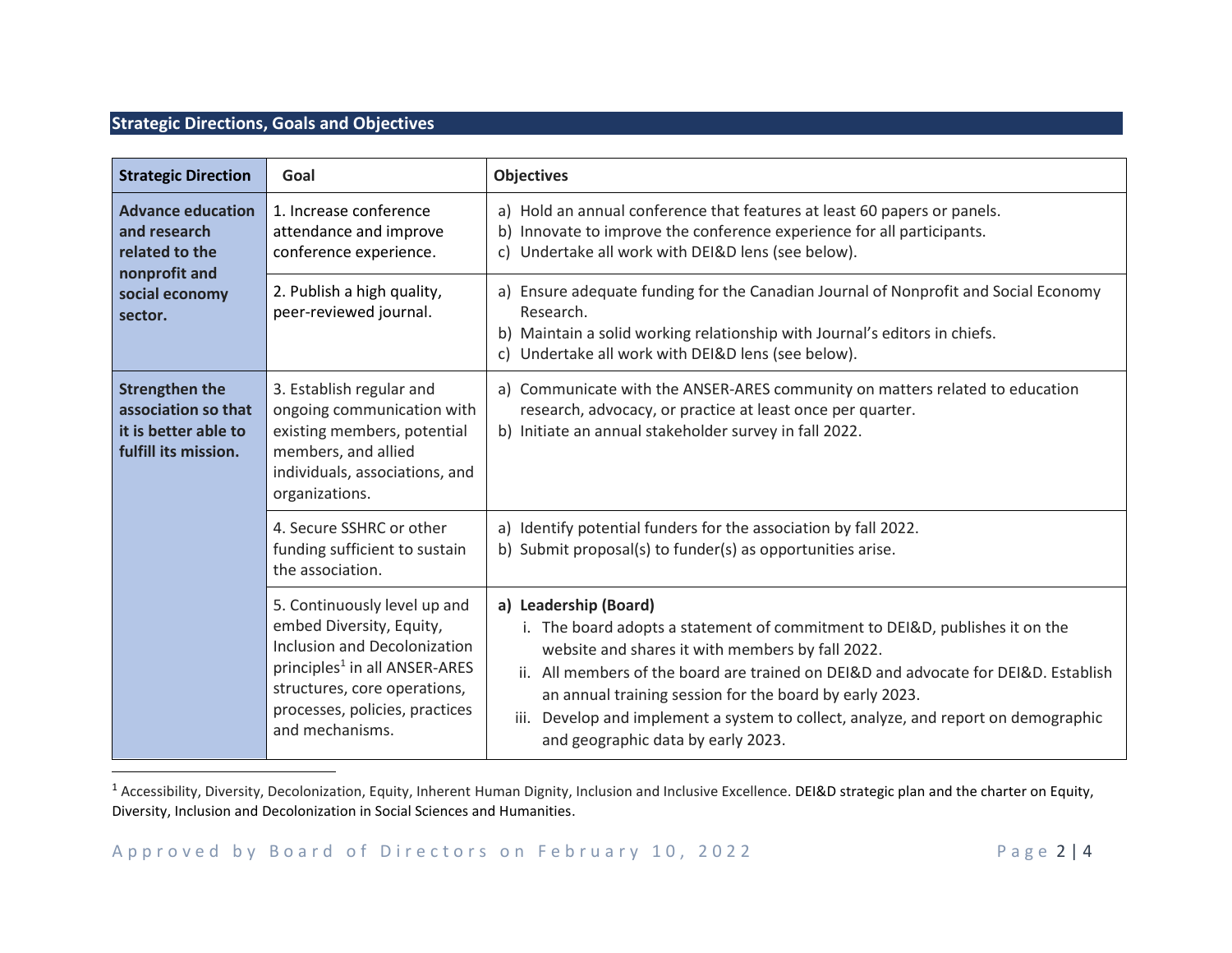|  | iv. Develop and implement a process to actively engage and recruit diverse board and  |
|--|---------------------------------------------------------------------------------------|
|  | committee members in line with DEI&D principles by spring 2023.                       |
|  | v. Review all organizational processes, policies, practices and procedures for        |
|  | improvement to incorporate DEI&D principles in fall 2022.                             |
|  | vi. All ANSER committees incorporate and implement DEI&D principles that are          |
|  | applicable to the work that is within the mandate of the committee (ongoing).         |
|  | b) Journal publication & conference papers                                            |
|  | i. Define guidelines and targets for incorporating DEI&D principles into the call for |
|  | papers, research themes, submission forms, reviewing submitted papers, awards,        |
|  | knowledge/research dissemination channels (methods) by fall 2023.                     |
|  | ii. Develop and implement a system to conduct an inventory of existing research       |
|  | (publication and conference papers) to understand how DEI&D principles are            |
|  | supported and inform future decisions around research targets and themes by fall      |
|  | 2023.                                                                                 |
|  | c) Outreach and engagement: Membership, partnerships and stakeholders                 |
|  | i. Develop and implement a sustainable and meaningful community outreach              |
|  | program to actively engage and recruit under-represented communities to join          |
|  | ANSER-ARES as members, partners, or stakeholders by fall 2023.                        |
|  | ii. Ensure that all communications and marketing materials reflect DEI&D principles   |
|  | by fall 2023.                                                                         |
|  | iii. Develop and implement an efficient, robust and functional support system for     |
|  | ANSER-ARES members (community) who may experience discrimination,                     |
|  | harassment, or barriers (i.e., accommodation, language) on basis of the protected     |
|  | grounds <sup>2</sup> by fall 2023.                                                    |
|  | iv. Establish an annual assessment process and action report on ANSER-ARES culture    |
|  | through membership surveys to identify areas of improvement in DEI&D and              |
|  | recommend preventive and remediation measures by spring 2023.                         |
|  |                                                                                       |

<sup>&</sup>lt;sup>2</sup> <https://laws-lois.justice.gc.ca/eng/acts/h-6/section-3.html>